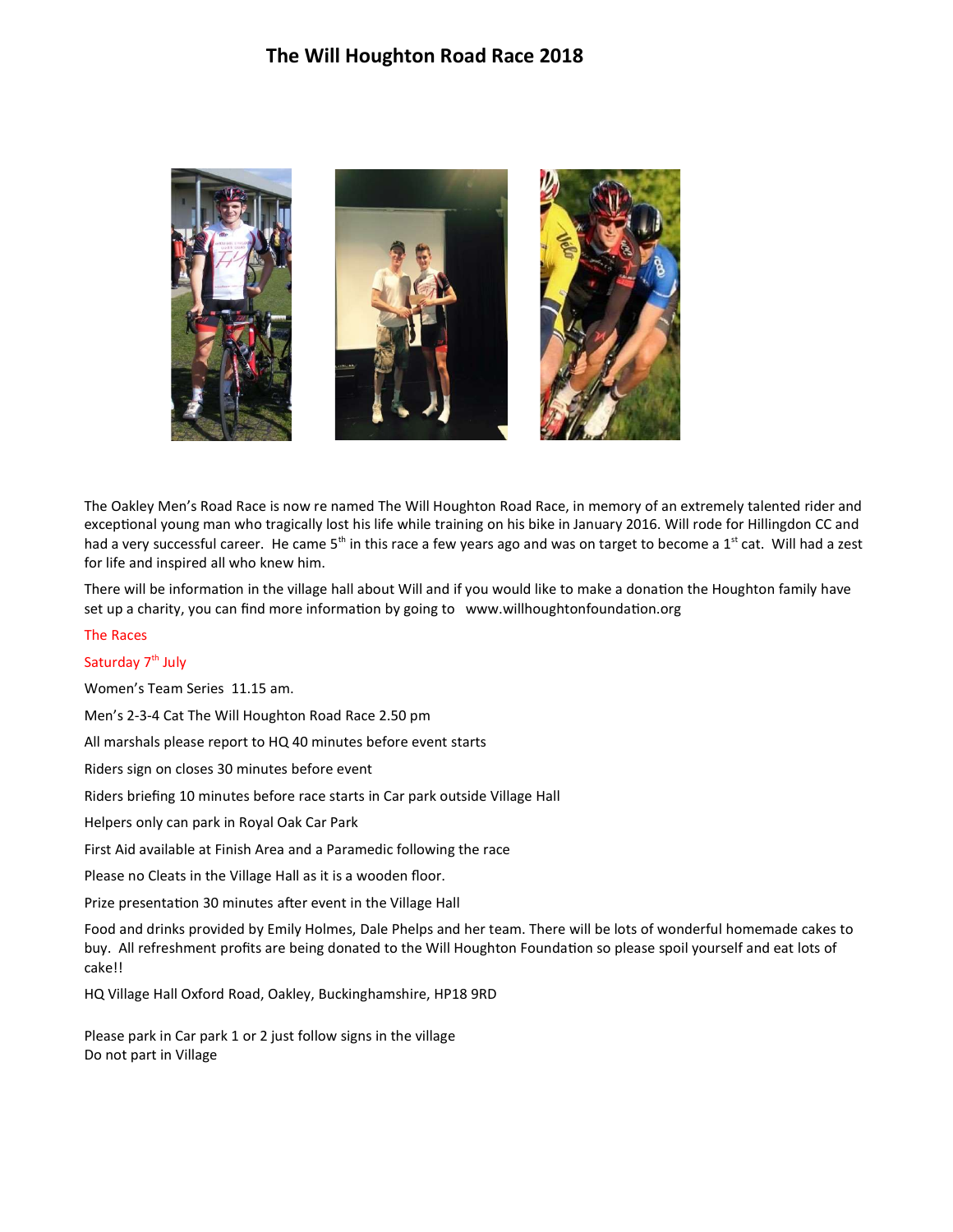### Course Information

Neutralized along B4011 to meet course Finish area just past M40 Bridge before Magnolia Park Golf Course. Continue through Boarstall Left onto B4011 then continue to Palmer Ave Left turn. Left into Murcott Rd into Upper Arncott through two Traffic Humps Take care. Over M40 then Left into Fencott Rd. Steep hill (not too long but testing) at top Left over M40 to the finish. 7.3 miles 6 times from when you go through finish first time Men's Race primes Lap 3 Woman's Lap 2 & 4

Race is promoted by Hillingdon CC www.hillingdoncycling.co.uk Event Organized By ScoƩ Holmes 42 Brill Rd Oakley Bucks HP18 9QN 01844 237933 Sign on closes 30 minutes before the start to give reserves a ride Reserves report to sign on when you arrive and you will be given a place 30 minutes before race There will be some spaces for EOL if available.

### Prize Fund

Men's Race 1st £150 Holm Engineering 2<sup>nd</sup> £80 3rd £50 4th £40 5th £30 6th £20  $1^{ST}$  junior £40  $2<sup>nd</sup>$  junior  $£20$ 1st Prime £20

Women's Race £100 Donated to Woman's Team Series

1<sup>st</sup> Overall £150 Mint Velvet Voucher 2<sup>nd</sup> £80 3rd £50 4th £40 5th £30 6th £20  $1<sup>ST</sup>$  junior £30 1st Prime £20 2nd Prime £20

#### Main Sponsors

| <b>Holm Engineering</b>                                                                                     | www.holmengineering.co.uk       | <b>CNC Engineering</b>                      |
|-------------------------------------------------------------------------------------------------------------|---------------------------------|---------------------------------------------|
| Mint Velvet                                                                                                 | www.mintvelvet.co.uk            | Ladies Fashion                              |
| Fit4Life Cycling                                                                                            | www.indoorcyclingtraining.co.uk | Indoor Cycling courses for Reps Instructors |
| Presentation will be in HQ 30 minutes after race please support this with a cup of tea and a piece of Cake. |                                 |                                             |
|                                                                                                             |                                 |                                             |

Program can also be found at www.hillingdoncycling.co.uk